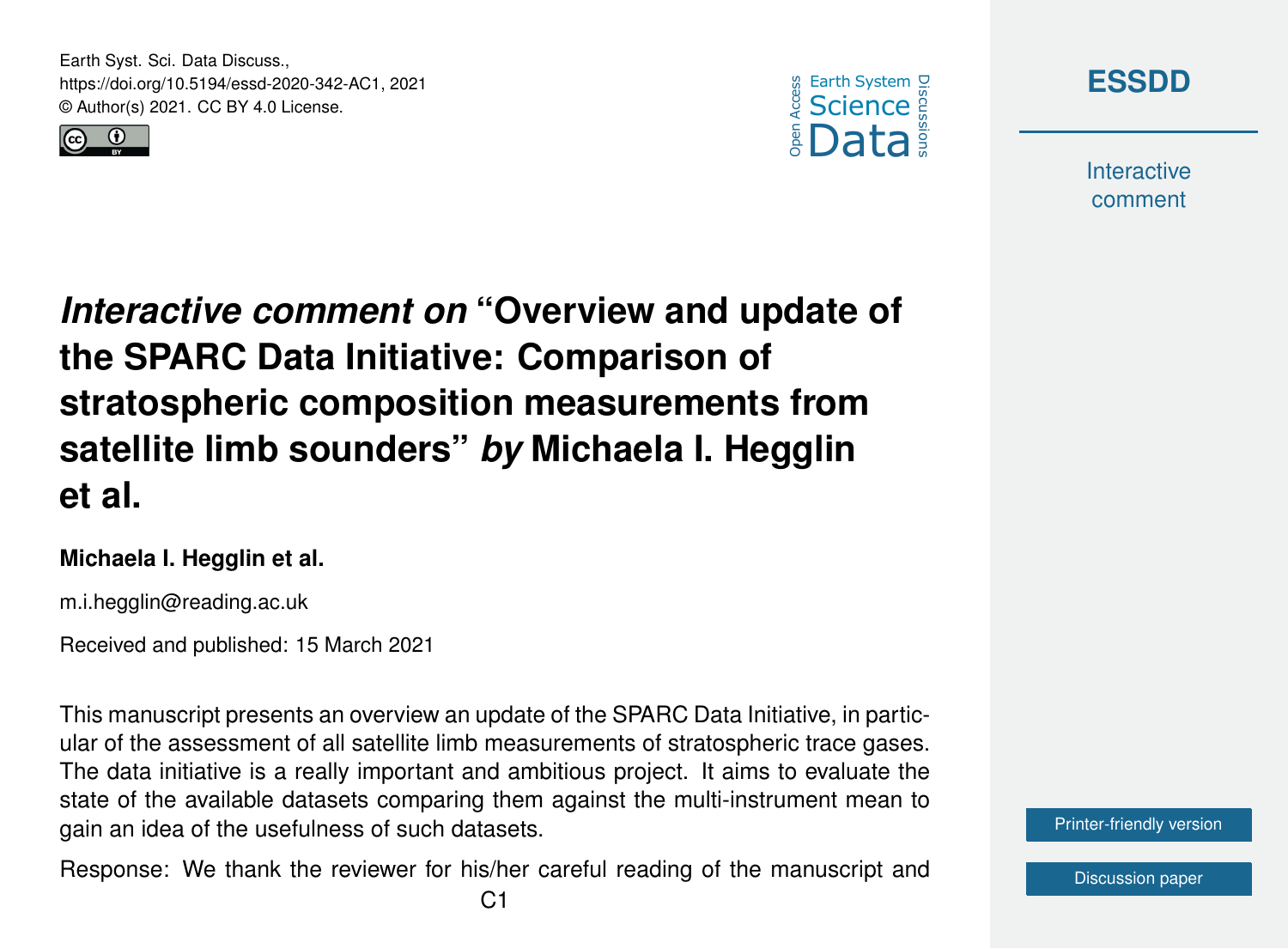very helpful comments which helped improve our manuscript. Please find below our answers in blue.

The methodology used is to compare zonal means to identify biases among the datasets. My main concern with this manuscript is that such approach is too simplistic as here described, the drawbacks of such comparisons are mentioned in the text (i.e., the possible sampling biases and the geophysical variability) but not really incorporated into the analysis.

Response: We have shown in SPARC (2017), Hegglin et al. (2013) and Tegtmeier et al. (2013), that the results on biases derived from our approach are generally robust across evaluations based on evaluations using shorter or longer time periods. We have also compared our results to results obtained from validation approaches using coincident measurements and generally, the bias estimates are too, very similar. These comparisons have provided confidence that our approach is not too simplistic as implied by the reviewer. There are also a lot of advantages of our approach, for example that we get information on biases that are latitude-resolved, which is not usually provided in the coincident-validation approach. In particular, our evaluations provide the reader/user with a clear sense of whether an instrument's data fields should be used (also in a climatological sense) to evaluate models. Where an instrument deviates strongly from MIM (e.g., in polar region), one should not use it for zonal monthly mean evaluations (whether due to sampling bias or systematic measurement bias).

For example, in Toohey et al (2013) some instruments can potentially have ozone sampling induced biases greater than 10% (or even 20% in some locations -see Figure 3 of Toohey paper). Yet the authors define excellent agreement as 2.5% through-out the entire zonal mean disregarding the location of such biases, I encourage the authors to consider the value of the sampling biases and to define the agreement criteria accordingly.

Response: See below, we prefer to keep the same approach as in the already pub-

# **[ESSDD](https://essd.copernicus.org/preprints/)**

**Interactive** comment

[Printer-friendly version](https://essd.copernicus.org/preprints/essd-2020-342/essd-2020-342-AC1-print.pdf)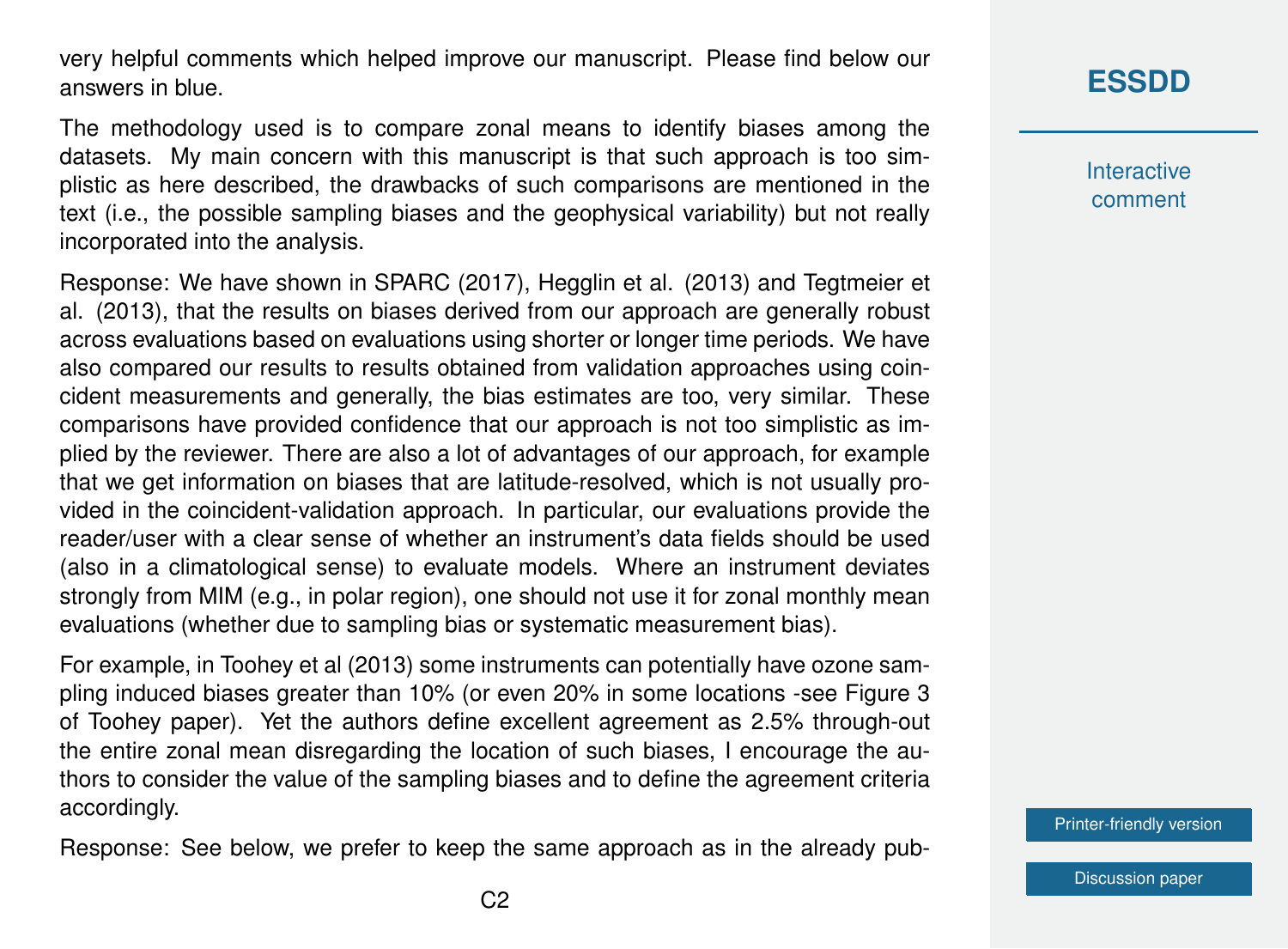lished literature on the SPARC Data Initiative, so to keep the results/numbers comparable.

So, for ozone below 100hPa and near the poles excellent agreement could be defined as between 10% due to the expected sampling biases.

Similarly, when comparing "cross-sections" (as in Figure 5) for different time periods, each "climatology" will be affected by different variability. For example, the figure below shows "climatologies" constructed using MLS data for different time periods.

As can be seen, some differences that will be interpreted as bias in the current analysis, are just natural variability (values up to 5 to 10% in the ozone example above). The methodology should identify areas of high variability and change the criteria agreement for such areas. They could also identify how many months are needed to decrease such variability within their current excellent agreement criteria and only include "climatologies" on such scales.

Response: See below for further discussion. We are fully aware of the possibility that natural variability may have an advers impact on our comparison methodology. However, the 5% to 10% sampling biases identified by the reviewer can be readily minimised by averaging over a longer time period that covers several QBO-cycles than that chosen in the above figure by the reviewer.

I understand that including the sampling biases and the variability into the analysis may be over-ambitious for the already ambitious project. But at least a more thorough discussion of the caveats of the agreement criteria is needed.

Response: We indeed opt to add a more detailed discussion of the above shortcoming of our methodology in the text as suggested by the reviewer (see new section 3.2.1), since a detailed evaluation of the influence of sampling biases is indeed beyond the scope of this manuscript. The reviewer is correct that natural variability has to be taken into account in the interpretation of the derived inter-instrument differences. We **[ESSDD](https://essd.copernicus.org/preprints/)**

**Interactive** comment

[Printer-friendly version](https://essd.copernicus.org/preprints/essd-2020-342/essd-2020-342-AC1-print.pdf)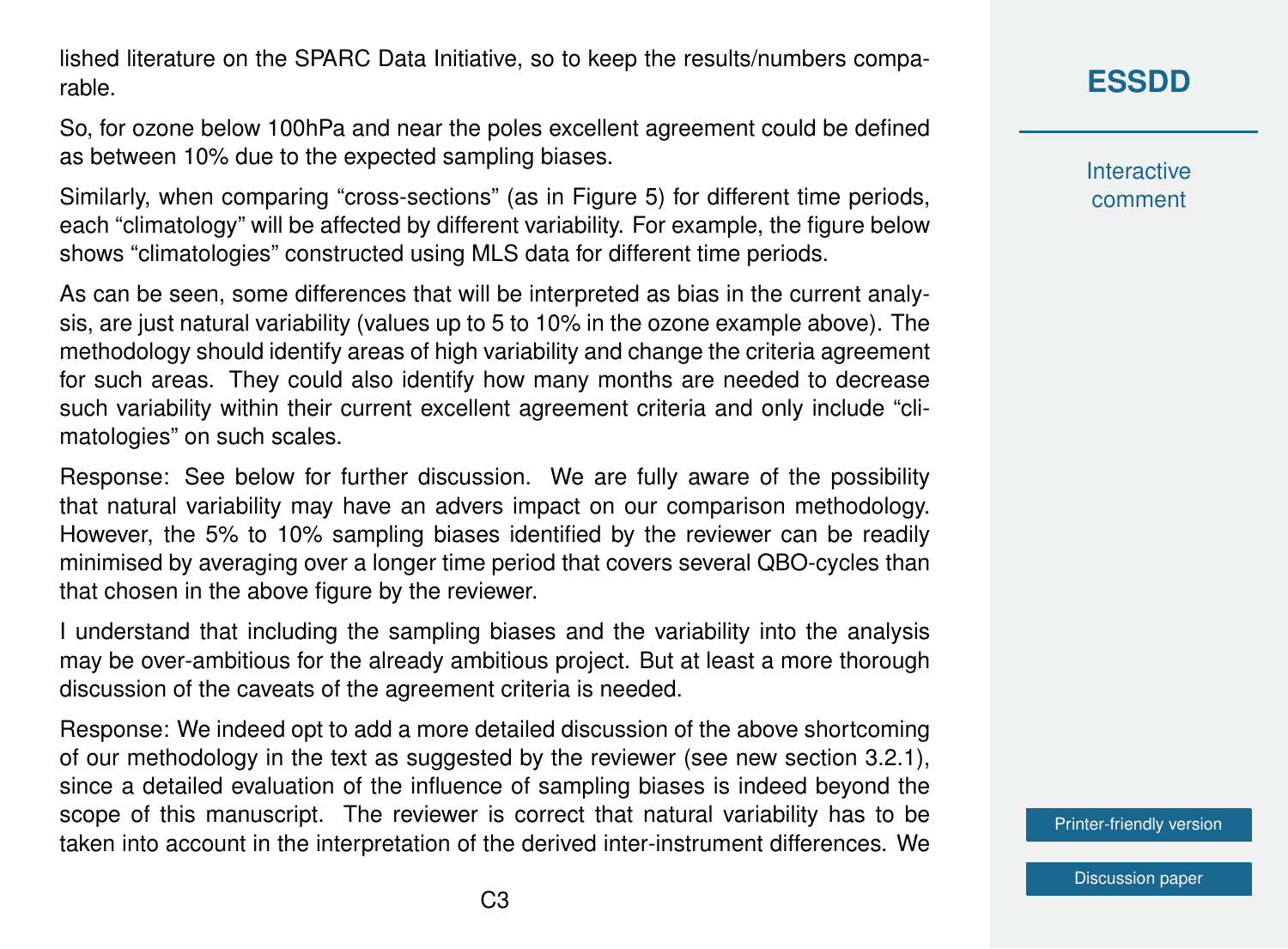would like to stress that we have taken account of sampling issues in several ways when performing our evaluations and also were following procedural precautions to be confident of the validity of our approach:

- We include as many years as possible with the maximum years of overlap in one evaluation. Where overlap was not possible, as many years as possible would be chosen keeping in mind a potential tradeoff with underlying trends. For most species, trends can be considered much smaller than inter-instrument differences.

- Where the instruments' temporal coverage allowed for it, we tested inter-instrument differences for different time periods to get a sense of the influence of temporal inconsistencies in the comparison. The general structure in the different instruments' biases relative to another thereby generally did not change.

- There are some examples where the previous conclusion was not applicable. When looking at SAGE II versus HALOE differences we found that the inter-instrument differences changed over time, which in this case was indicative of a drift in one of the instruments. The change was not attributable to sampling biases since the instruments were compared for over the same time periods. Please see SPARC report (2017) for a detailed discussion.

- Where possible, we also used multi-annual averages over time periods longer than 3- 4 years so that obvious structures in tracer distributions from the QBO (such as seen in the reviewer's example when looking at the 2009-2012 versus 2015-2016 time periods) would cancel out.

Finally, while we agree with the reviewer's suggestion in principle, we would like to retain our definition of the different levels of agreement, mainly because we would like to remain comparable to and consistent with the SPARC report (2017). A further argument may be that the definition of levels of agreement is to some extent arbitrary anyway and would likely differ when defined by a data producer (who understands how difficult it is to measure in the lowermost stratosphere) versus a data user (who

### **[ESSDD](https://essd.copernicus.org/preprints/)**

**Interactive** comment

[Printer-friendly version](https://essd.copernicus.org/preprints/essd-2020-342/essd-2020-342-AC1-print.pdf)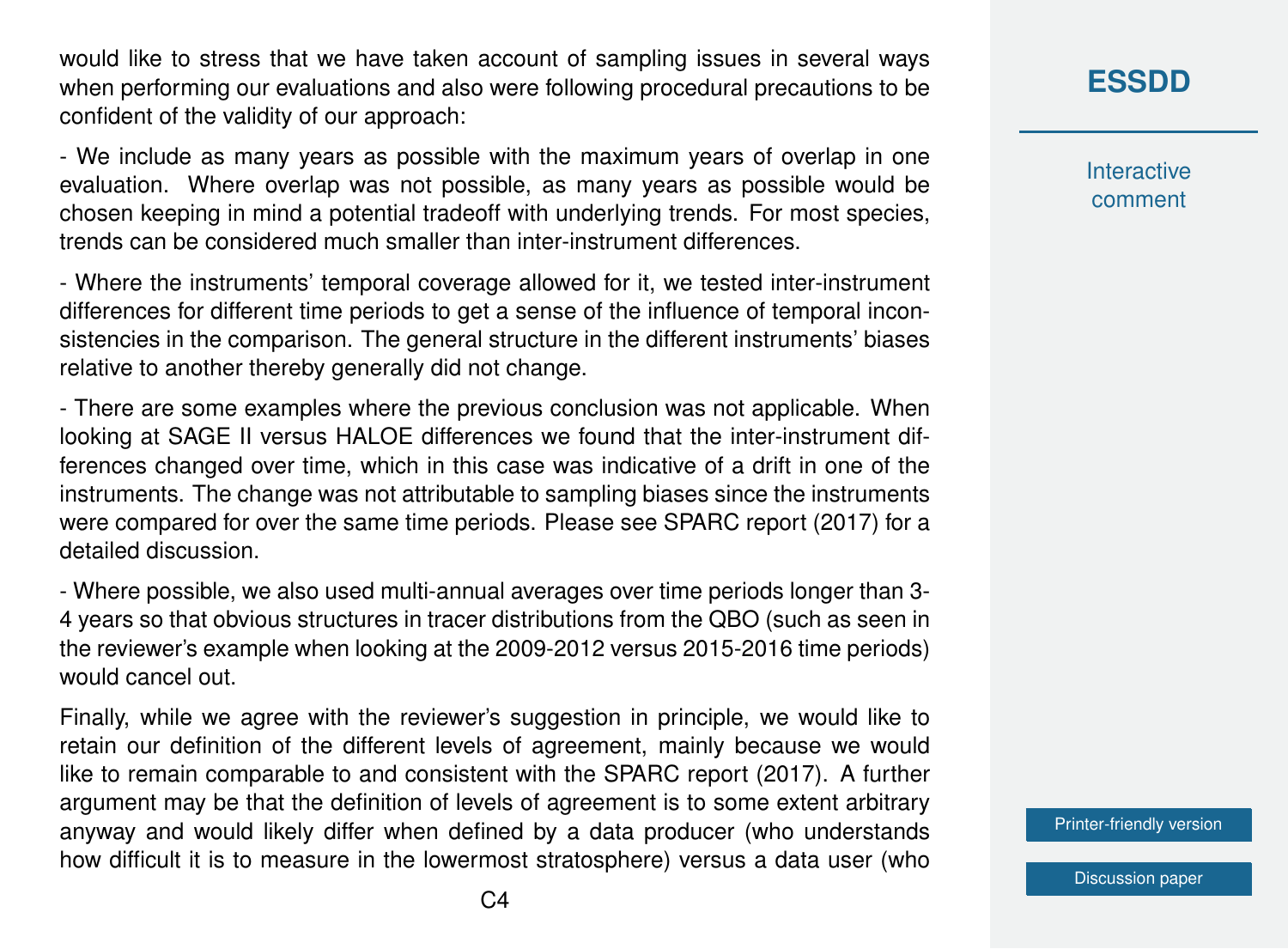$C<sub>5</sub>$ 

needs a certain level of accuracy to be able to make a clear inference for, e.g., model performance).

Comments:

P2 line 20: the vertical resolution is not 1 to 4km according to the satellite instruments section.

Response: We now say approximately 1 to 5 km, since this range depends on the species and spans all vertical resolutions given in Table A5 (submitted manuscript) except the highest (SAGE III/ISS with 0.75 km) and lowest resolutions (UARS-MLS with 8 km) indicated.

P2 line 28: There should be more recent citations for stratospheric dynamics and transport.

Response: We added a few references and now add 'e.g.' not to imply this list to be exhaustive.

P3 line 4: Delete the in-preparation paper.

Response: Deleted.

P2 line 28: Space missing between N2O5 and HNO4.

Response: Changed.

P3 line 29: add "and" between CH2O and CH3CN

Response: Added.

Figure 2 is hard to read. Consider getting rid of the alternating blues background and filling the cells using solid colors instead of Xs.

Response: Thank you for the suggestion. We have changed the figure and hope it is now better readable.

### **[ESSDD](https://essd.copernicus.org/preprints/)**

**Interactive** comment

[Printer-friendly version](https://essd.copernicus.org/preprints/essd-2020-342/essd-2020-342-AC1-print.pdf)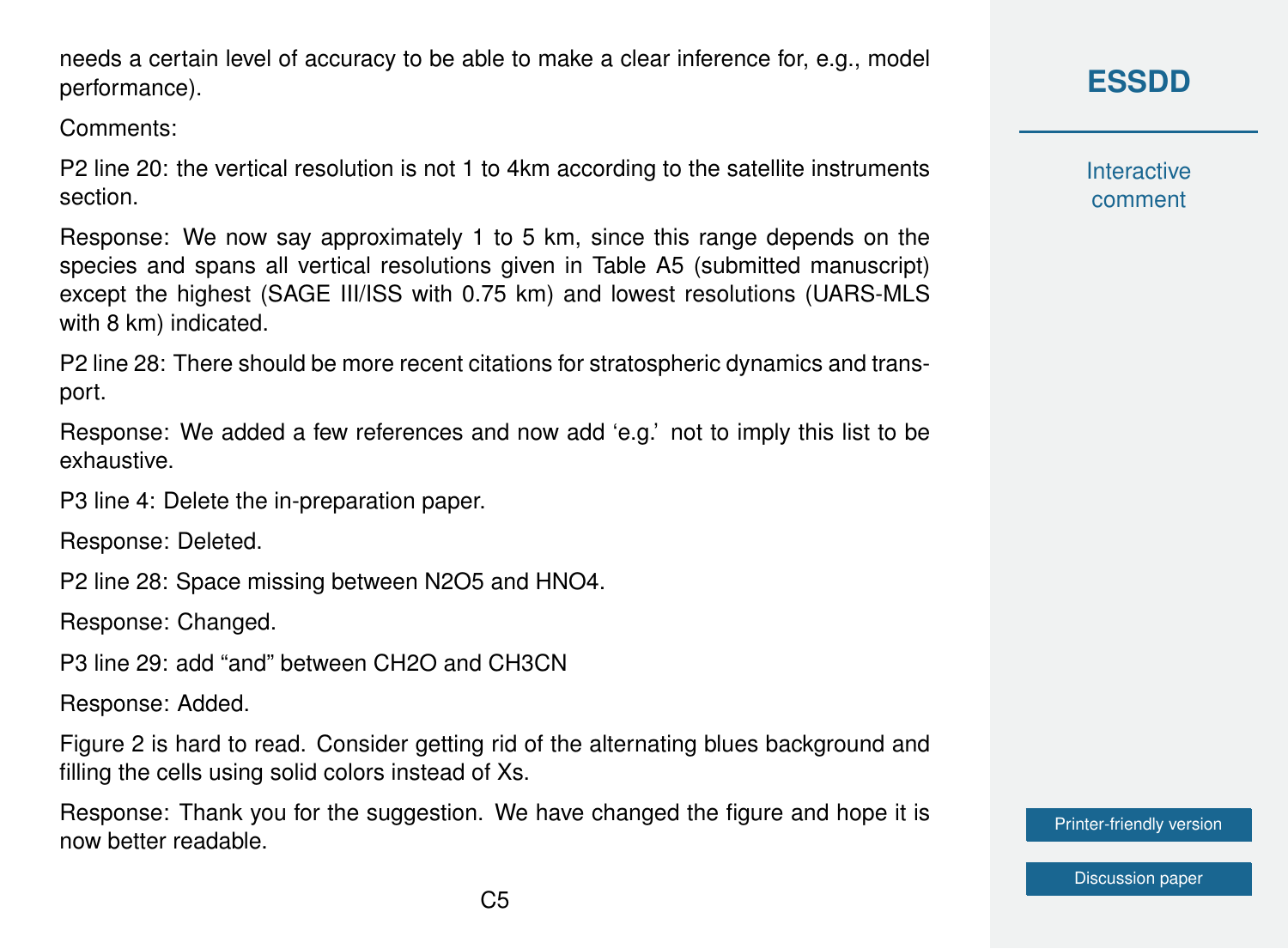P4 line 14: It is not clear to me what is meant by random sampling error? The sampling error is anything but random is determined by the sampling and the variability of the measured parameter. Are the "highly structured and transient features that may not be resolved by some instruments" refer on P4 line 25 what is meant by random sampling error? Please clarify.

Response: Thank you for spotting this error. We meant to say random measurement error. Corrected.

Section 2: This entire section is inconsistent. Some instrument subsections have information about its vertical resolution, some have information about the spectral range and spectral resolution, some have information about which retrieval they are using, some explain the measurement concept (i.e. GOMOS), some have FOV information, or tangent heights. Please be consistent, if you feel the need to explain on detail for an instrument, then explain it for the other, regardless if it is given on the tables.

Response: The instrument descriptions have now been fully revised and homogenised.

P5 line 22: Please add emission after nadir. They are other type of measurements using the nadir view.

Response: Added.

Figure 3: What is wrong with SCIAMACHY and OMPS around 45W and 60S? Is this related with the South Atlantic Anomaly, if those please mention it here or in the SCIA-MACHY / OMPS sections. This figure is also missing the sampling patterns of LIMS, MAESTRO and SAGEI. If MAESTRO sampling is missing because is the same as ACE-FTS, please make sure to specify that in the ACE-FTS subplot title or in the caption.

Response: OMPS and SCIAMACHY sampling patterns are indeed affected by the South Atlantic Anomaly as correctly noted by the reviewer. This has been noted in the caption. We added a sampling pattern for LIMS. ACE-FTS has the same sampling **[ESSDD](https://essd.copernicus.org/preprints/)**

**Interactive** comment

[Printer-friendly version](https://essd.copernicus.org/preprints/essd-2020-342/essd-2020-342-AC1-print.pdf)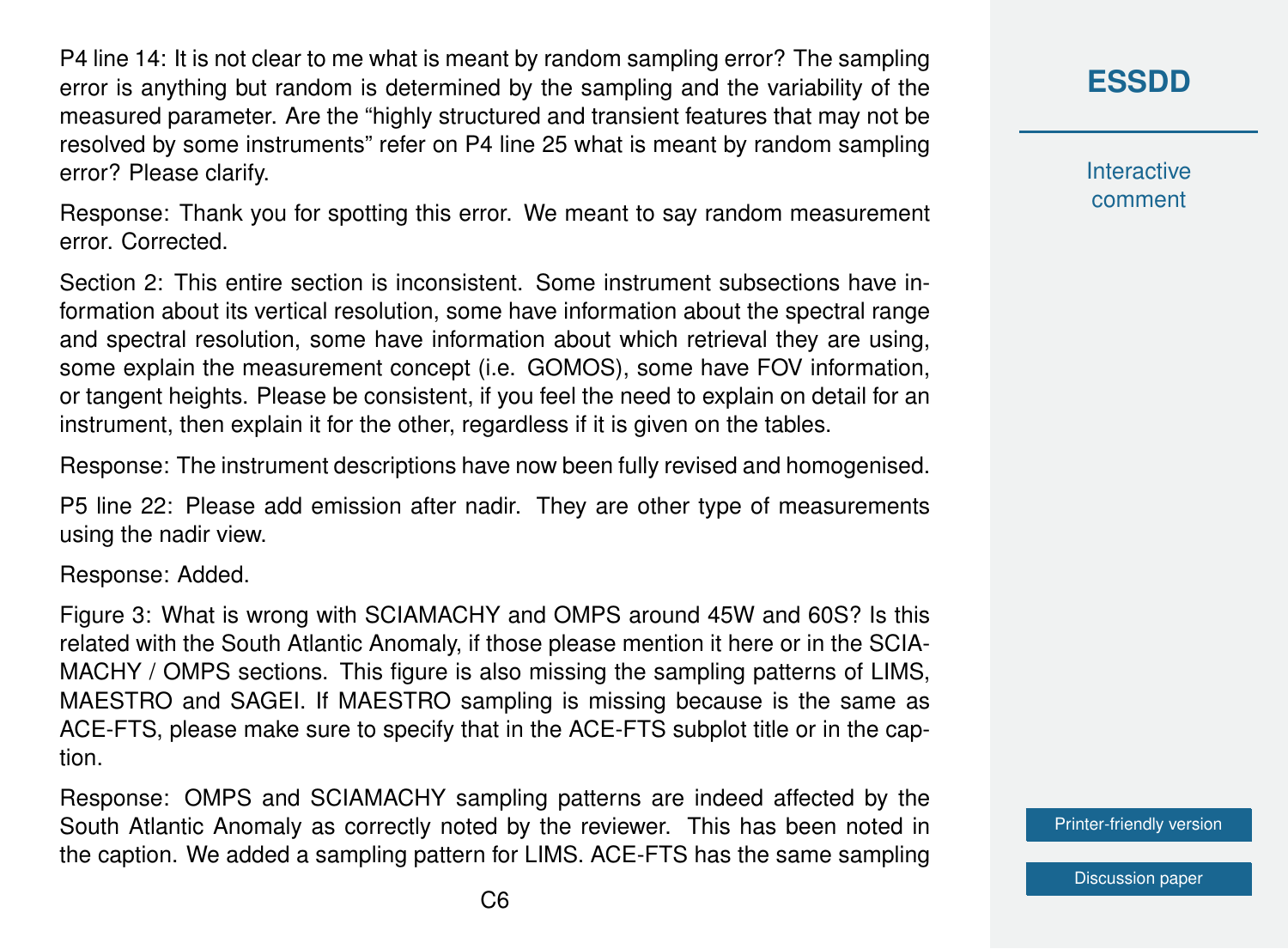$C<sub>7</sub>$ 

pattern as ACE-MAESTRO, and SAGE I is very similar to SAGE II, HALOE and SAGE III/ISS, which is now also noted in the caption.

P6 line 17: delete space before 70S

Response: Deleted.

P7 line 2: "was about 3 to 5km" contradicts the statement made in the introduction "1 to 4 km"

Response: See answer above.

P7 line 15: if POAMII and POAMIII tracks are identical why show them on Figure 3. (Just curious what happen to POAM1)

Response: POAM III is now removed from the figure. Note, POAM 1 was a much earlier instrument of a fundamentally different design and was never operational.

Section 2.6. I thought there were different retrieval versions for this instrument. Which one are you using and why?

Response: This section refers to Odin OSIRIS, for which there is only one retrieval version for this instrument, version 5.10.

P8 line 14: This is the same principle of sun occultation which was not explained previously. Why explain it here? or better yet Why not explain the sun occultation and other methods the first time they are introduced...

Response: The information is deleted, we now refer to the SPARC report for the information on different measurement techniques since this seems to be too much of a textbook material.

P8 line18: altitude resolution of GOMOS is 0.5 to 1.7 versus 3 to 5 UARS MLS are you should you do need to use the averaging kernels. Could you prove that the comparisons do not improve when comparing so dissimilar resolutions?

### **[ESSDD](https://essd.copernicus.org/preprints/)**

**Interactive** comment

[Printer-friendly version](https://essd.copernicus.org/preprints/essd-2020-342/essd-2020-342-AC1-print.pdf)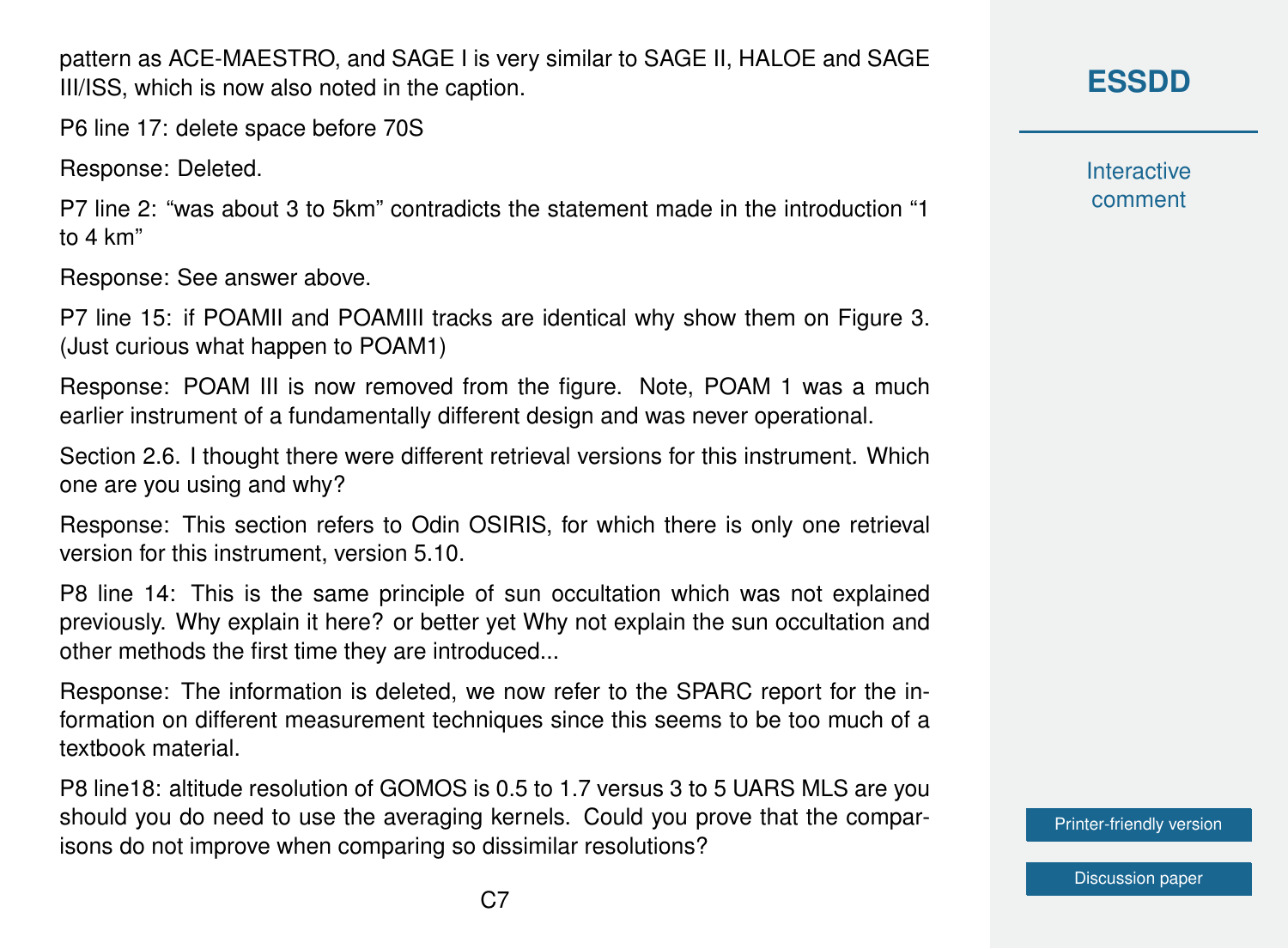Response: Thanks for the suggestion. We agree that validation exercises of individual instruments need to take vertical resolution into account, ideally by applying the averaging kernels. Our evaluation approach, however, includes 18 instruments with varying vertical resolutions and also varying spatial coverage. We have discussed the impacts of such differences in the report and in companion publications (Neu et al., Toohey et al.) for selected trace gases and instruments. It is beyond the scope of the current activity to apply sampling patterns and averaging kernels to all data products. In addition, we want to stay consistent with and comparable to earlier results based on older data versions (Hegglin et al., 2013; Tegtmeier et al., 2013; SPARC, 2017), and have therefore decided to keep the current approach (see text in Section 3.2.1).

P8 line 26: I thought it was 0.025 cm-1 (see for example https://amt.copernicus.org/articles/2/337/2009/amt-2-337-2009.pdf )

Response: The 0.025 is the number you get if you apply the textbook formula to the maximum optical path difference. But in real life you do not get this, because an instrument is never perfectly aligned, the beam is not infinitesimal narrow etc. Thus, industry responsible for building MIPAS guaranteed only 0.035. This is the number we work with. The text remained unchanged.

P9 line 3: Please justify why are you using this retrieval and not any of the many others. . .

Response: See answer to reviewer 1. Some text is added.

P9 line 23: "the latitude scanning (see figure 3) is the same each year". That is not true, it changes slowly, the pattern may be the same but not the time of the measurements, see below:

Response: Text has been changed.

P9 line 25: Methodology discussions should be moved to section 3

Response: Information moved.

**[ESSDD](https://essd.copernicus.org/preprints/)**

**Interactive** comment

[Printer-friendly version](https://essd.copernicus.org/preprints/essd-2020-342/essd-2020-342-AC1-print.pdf)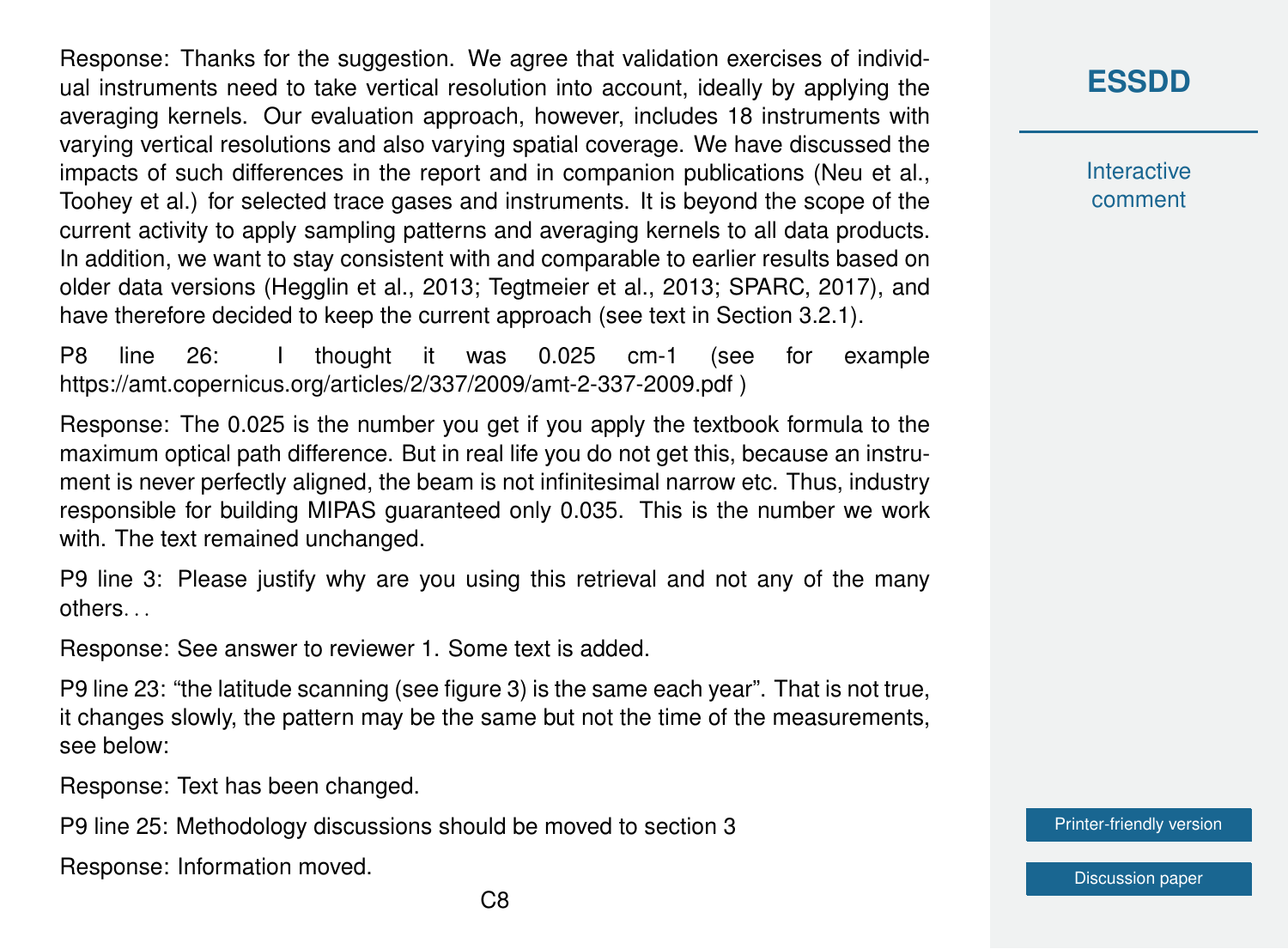P10 line 5: Again, I am assuming that their sampling patterns are identical. In that case, Figure 3 should be labeled differently so that the reader know that their sampling pattern is the same..

Response: Done.

P10 line 8 Methodology discussions should be moved to section 3

Response: Information moved.

P10 line22: The instrument was not damaged. Please change to: Unfortunately, during launch, most of the aperture was obstructed by a plastic film used for insulation that became detached during the ascent to orbit. (or something similar) https://doi.org/10.1117/12.623574

Response: Changed. However, we use the Gille et al. 2008 reference, which discusses the issue in detail as well.

P10 line 24 Coverage is 65S – 82N https://doi.org/10.1029/2007JD008824

Response: Changed, thanks for spotting this mistake!

P11 line 11: Coverage is between 38S-65N in north looking days and 65S-38N on south looking days so, as shown in figure 3, I could be argued that the coverage is actually 65S-65N. What does nominal mean in this instance?

Response: Note, the South looking days only happened during three occasions. We now explain this in the text and also deleted the notation of nominal: Three times during the observation period, in late November, middle of February, and beginning of April, the ISS turned 180 deg along its yaw axis, so that the field of view deflection was pointing southward, resulting in inverse hemispheric observation ranges (65 degS-38 degN).

Section 2.17: I do not believe TES is used at all in the manuscript. Please delete this section or include examples using TES data.

**[ESSDD](https://essd.copernicus.org/preprints/)**

**Interactive** comment

[Printer-friendly version](https://essd.copernicus.org/preprints/essd-2020-342/essd-2020-342-AC1-print.pdf)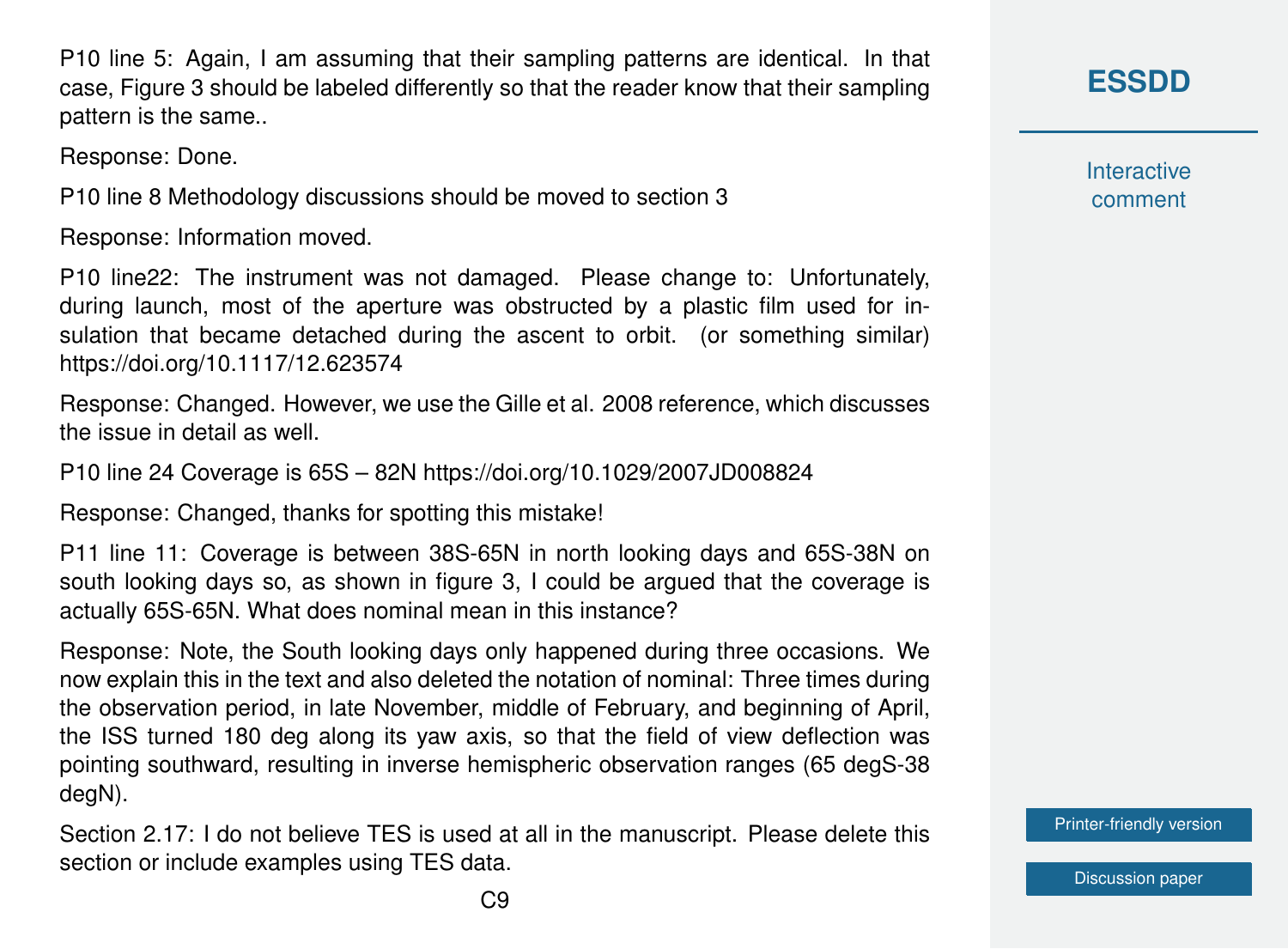Response: Section is now deleted.

P11 line 18: the apodized or unapodized detail was not mention for MIPAS.

Response: Information is now deleted.

P12 line10: The data preparation and handling of the dataset is a really important step of the whole endeavor. Please provide a brief description here, or in each instrument section. Also, the SPARC data initiative does not have information on the new datasets included in this manuscript.

Response: We agree with the reviewer that the gridded dataset construction is one of the most important steps of the Data Initiative work and in fact has caused a substantial workload for the instrument PIs. It is due to this reason that some other available instruments/retrievals were not included in the study. However, it is hard to summarise all the crucial details of all the different approaches taken. The SPARC Data Initiative dedicated a whole chapter on this. Thus, we decided to highlight better where to find this information in the report and add the missing information on OMPS and SCIA-MACHY as follows to Section 3.1: Note, for the new SAGE III/ISS gridded datasets, the same approach was followed as for the other SAGE instruments. For OMPS, the data are handled in exactly the same way as those from SCIAMACHY with exception of the rejection of measurements within the South Atlantic Anomaly (SAA) region. While for SCIAMACHY, a fixed latitude-longitude range is used, the SAA flags from the level-1 product are used for OMPS.

P12 line19: The conversion from altitude to pressure levels as well as the conversion from number density to volume mixing ratio will introduce an uncertainty. According to 10.5194/amt-9-2497-2016 this bias could be up to 5% in the upper stratosphere (Figure 8/section 6 of that paper).

Response: We have added a note on this issue and refer to Hubert et al. (2016).

P12 line16: is not clear to me what is meant by hybrid log linear interpolation, do you

**Interactive** comment

[Printer-friendly version](https://essd.copernicus.org/preprints/essd-2020-342/essd-2020-342-AC1-print.pdf)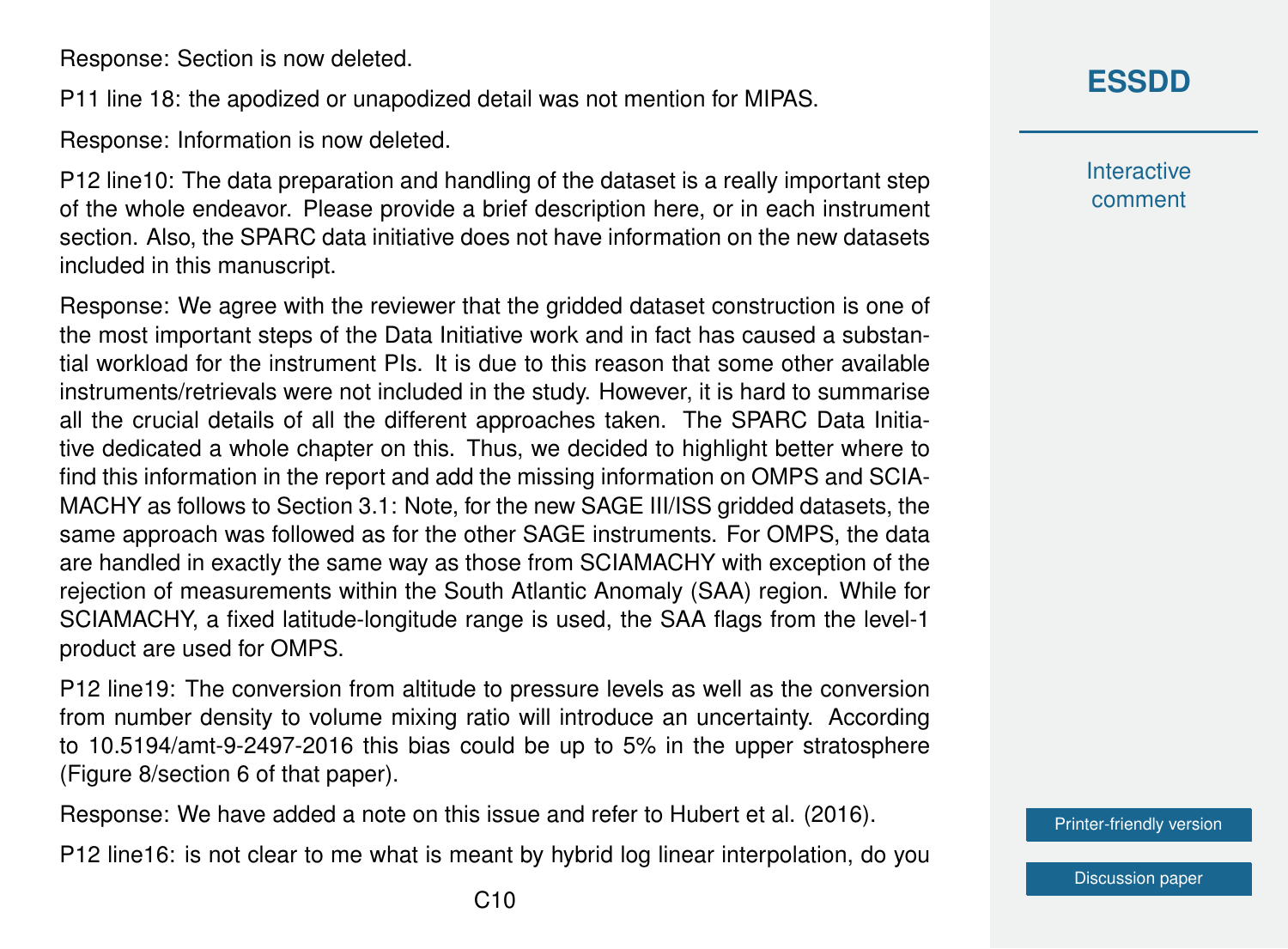mean that you linearly interpolated on log(pre) instead of on pre. A brief explanation will suffice. The terminology on Table 3 is barely used through-out the rest of the text. I recommend changing the blue-red color bar of Figures 5, 6, 8 etc, to a blue-white-red color bar with the white covering from -2.5 to 2.5. That way the reader could easily identify where the excellent agreement is found.

Response: We have added the following explanation: To this end, profile data have been carefully screened before binning and a hybrid log-linear interpolation in the vertical has been performed (i.e., the VMR is interpolated linearly in log-pressure). However, we have kept our original color scale for the difference plots since we had used it in this way in our previous papers and the SPARC (2017) report. This allows for easier comparison between old and new data versions in the different comparisons. Also, even for small differences it can be interesting to know if they are positive or negative.

P12 line 24: The authors seem to use climatology file when they meant zonal monthly mean files. It is confusing.

Response: We changed the notation throughout the manuscript.

Figure 4: Again not climatology file, zonal monthly mean file, space missing between and-LST\_MEAN. MIPAS was not available in 2018. Do you mean 2008?

Response: Thank you for spotting these errors, now corrected.

P12 line 29: Toohey et al 2013 is not the only study about sampling biases for limb instruments, there are more, for example: 10.5194/amt-7-1891-2014, 10.5194/acp-16- 11521-2016, 10.5194/acp-18-4187-2018, 10.5194/amt-12-2129-2019

Response: Thank you for pointing out these studies. Now added.

P13 line 26: How do the authors define if measurements from a given instrument are deemed unrealistic. I think the MIM will be more robust if the authors defined quantitively which measurements to include or exclude.

**[ESSDD](https://essd.copernicus.org/preprints/)**

**Interactive** comment

[Printer-friendly version](https://essd.copernicus.org/preprints/essd-2020-342/essd-2020-342-AC1-print.pdf)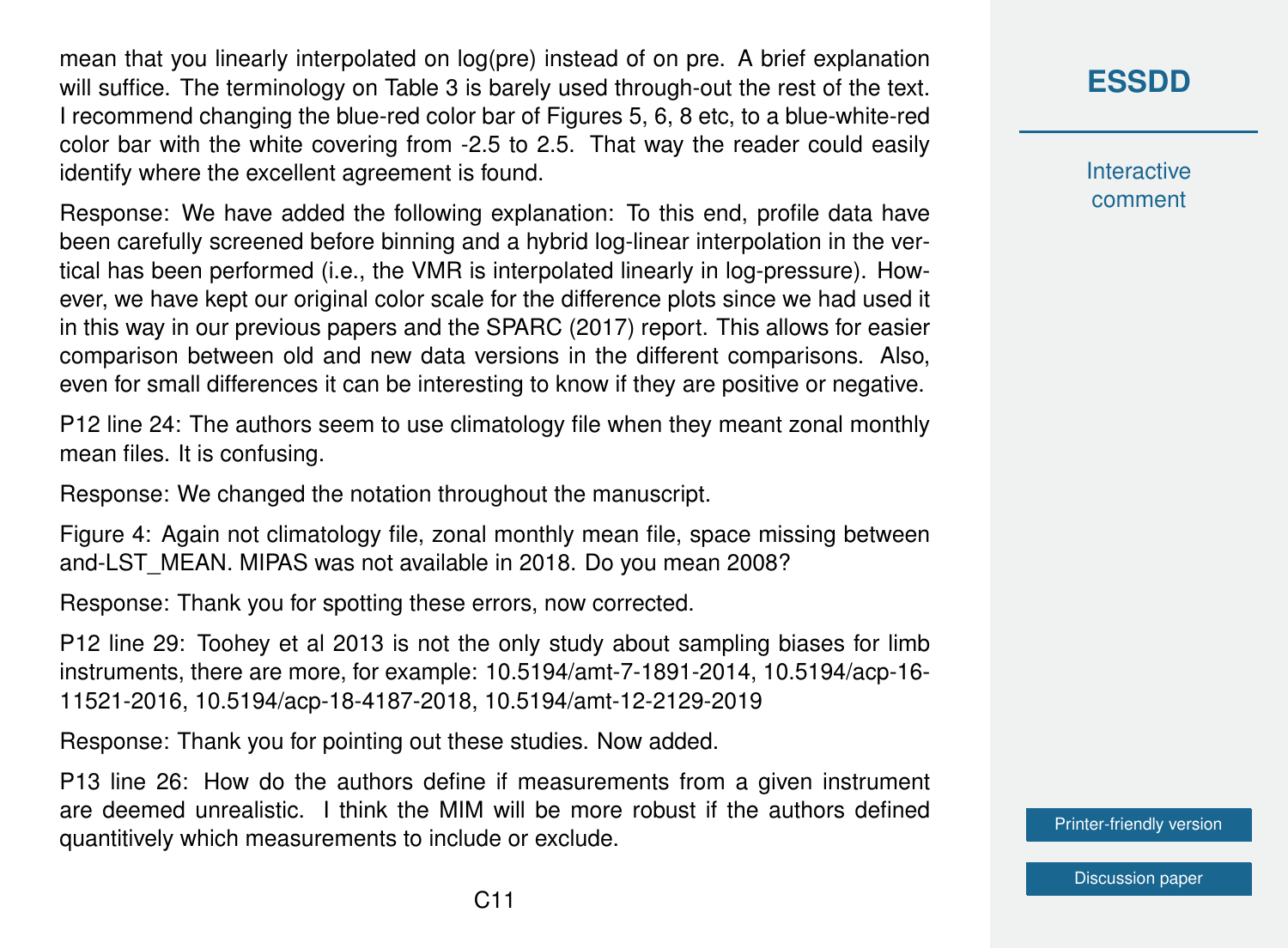Response: This is for measurements outside the  $\pm 3$  sigma range. Information now added.

P14 line 17: Since the second summary is not going to show here, please delete this paragraph.

Response: Deleted.

P16 Line15: Why are the author evaluating different retrievals for OMPS? If they are going to do that, they should include all the retrievals from MIPAS and OSIRIS, etc.

Response: We include them here as there is not yet enough information from independent validation exercises available that we could use to exclude one or the other retrieval.

P16 line 23: Wang et al is published already. And it shows how to get rid of the altitude registration problem. Such correction should be implemented for SAGEIII/ISS. As well as for SAGEII since that product is also affected.

Response: We have updated the reference. We have now also updated the SAGE III/ISS and SAGE II data by correcting the altitude registration problem.

P17 line 27: I thought kernels were not considered at all through the whole study. Further I do not see what retrieving in log space has to do with the kernels. The averaging kernels are concentration dependent disregarding if they are retrieved in log space or not. Retrieving in log space only ensures that the retrieval will be positive.

Response: Yes, the reviewer is correct. None of the evaluations take the AKs into account. We have now reworded this passage: Note, it is expected that the application of averaging kernels would likely improve these comparisons (which should be tested in future work).

P19 line 1: instead of the current figure 5 why did the authors do not show the figure 5 and 6 equivalent for CH4. It will presumably show the same results as Figure 7 but I **Interactive** comment

[Printer-friendly version](https://essd.copernicus.org/preprints/essd-2020-342/essd-2020-342-AC1-print.pdf)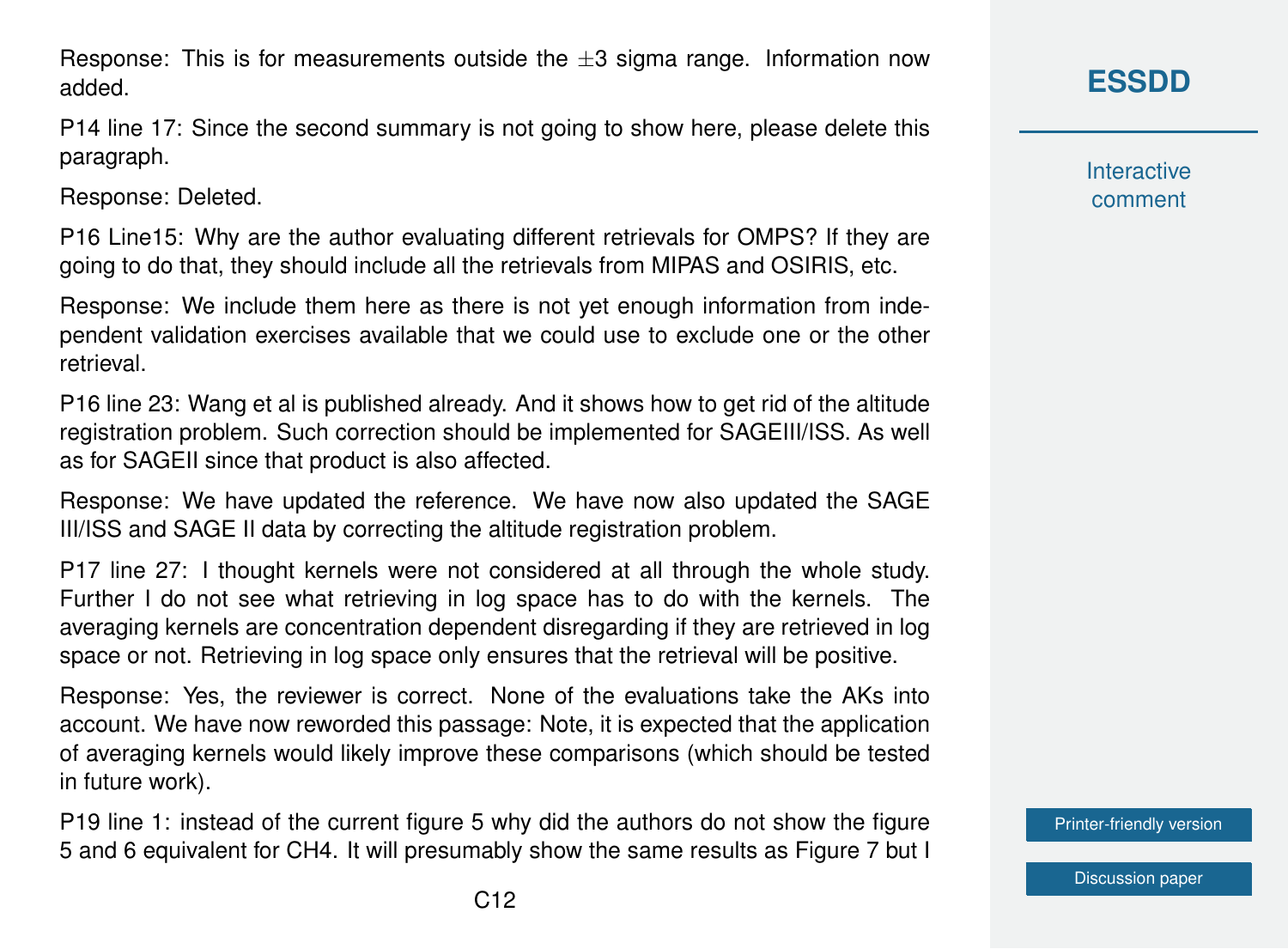will be consistent with the previous to sections.

Response: We see the reviewer's point but prefer to provide a selection of the evaluations we show in the SPARC Data Initiative report (2017) as outlined in the introduction of the manuscript.

Figure 7 what is the shaded region is this the excellent agreement region or the very good please specify in the caption.

Response: We have now added an explanation in the caption.

Figure 8: the color bar units are missing. Is the level in the differences really 2 or 2.5.

Response: Thank you for catching this. It should indeed have been 2.5. Now amended.

P20 line11: Not "climatologies", zonal monthly mean from SMR, MIPAS, . . .

Response: Changed.

P20 line18: Again, be consistent in Figure 5 and 6 you only show the MIM, not the individual instruments zonal means. Now, looking at those, why are the authors including SMR into the MIM when there is a clear high bias around 20hPa in the tropics and a clear artifact around 60N.

Response: We understand the reviewer's wish to see consistency across the evaluations. To find this information for all (most) trace gas species, the reviewer is referred to the SPARC Data Initiative report (SPARC, 2017). Here, we would like to showcase a range of evaluations to highlight how one can get different pieces of information on the different datasets when doing so. As also argued for Figure 13, the value of having the zonal mean fields of each instrument included in this figure is to show obvious, non-physical features in some of the instruments (e.g. Aura-MLS, SMR), which are not obvious from just looking at the difference fields.

P21L16: Were some instruments not included for O3, H2O in figure 14 due to differences in time period, Why is this important for CO but not for H2O, O3, etc?

**[ESSDD](https://essd.copernicus.org/preprints/)**

**Interactive** comment

[Printer-friendly version](https://essd.copernicus.org/preprints/essd-2020-342/essd-2020-342-AC1-print.pdf)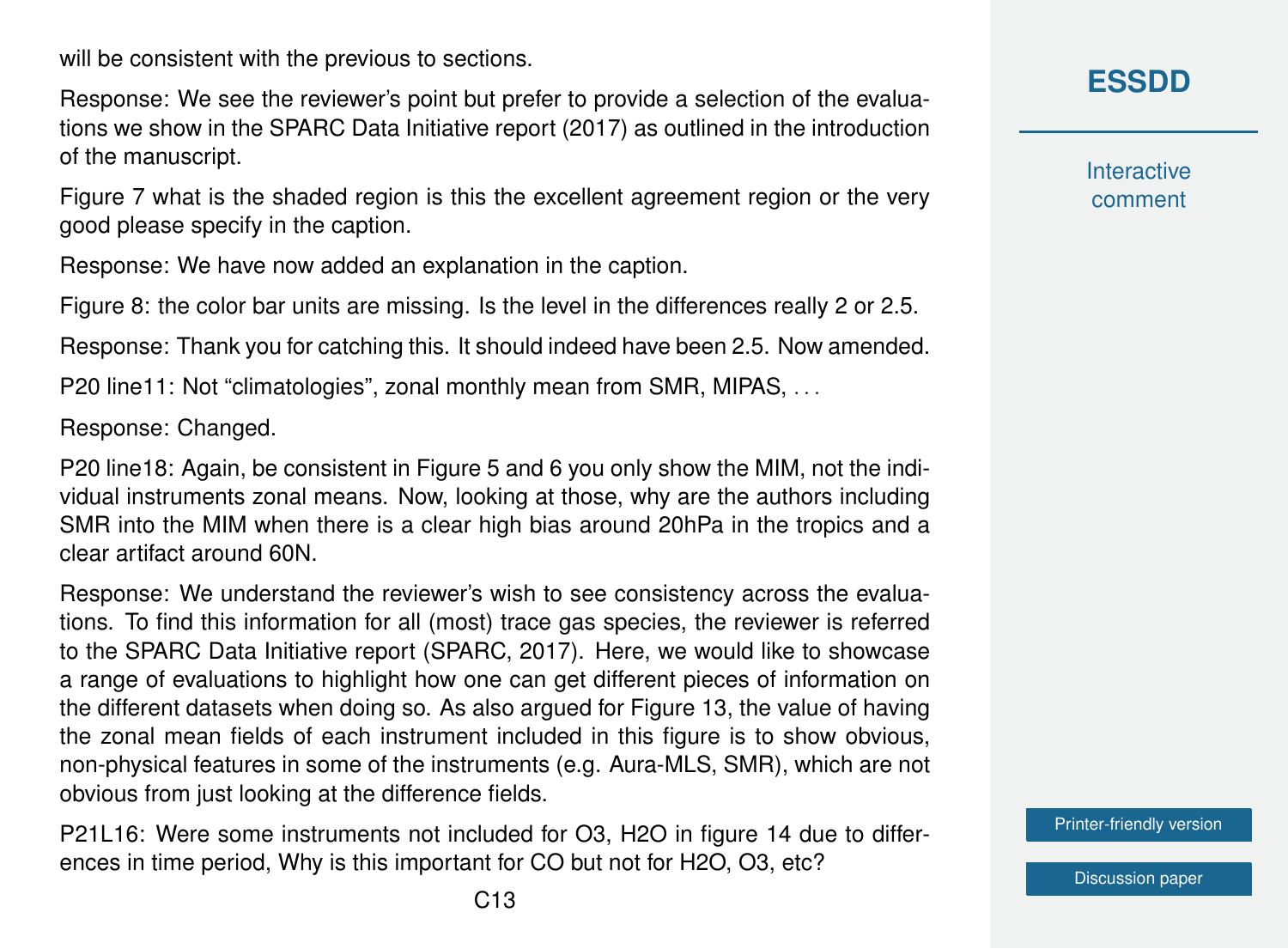Response: The reason we left out SMR and MIPAS(1) in this figure is to remain comparable to the SPARC Data Initiative report. Now added as explanation.

P22 line 3: Why was ozone at higher altitudes not corrected using a chemical box model? There is a strong diurnal variation in the US-LM affecting those concentrations.

Response: Diurnal ozone variations are of ~10% below 1âĂL'hPa and grow with increasing altitude up to more than 100% for upper mesospheric levels [e.g., Wang et al., 1996; Schneider et al., 2005]. In addition, the impact of temperature uncertainties on the conversion from altitude to pressure during the climatology production may cause additional errors that are particularly pronounced in the LM. Therefore, we decided to not correct the mesospheric ozone climatologies, but instead only evaluated the climatologies up to 1 hPa. This information is now added to the oznoe section.

P22 line 25: Why does figure 11 does not include the MIM? Also, this figure should include panels showing the difference versus the MIM to be consistent. How are the authors evaluating the good agreement (P22 line27) or the agrees well (P22 line31) or the very good agreement without it.

Response: The current version of Figure 11 has 15 panels. For readability and clarity of the figure, we have decided to keep the figure in its current version and to not include another 15 panels. The figure focuses on the consistency of the comparisons across the different nitrogen species, which benefits from showing comparisons for all species in one row. This would not be possible any more, if the differences to the MIM would be included. However, we have added the line for the MIM to each of the panels to guide the reader's eye.

What does the "s" stands for in ACE-FTS s10am etc?

Response: See next answer.

Figure 12: What is the "s" or the "ss"

Response: "s" stands for "scaled to 10 pm" and "ss" for "sunset measurements". Now

**Interactive** comment

[Printer-friendly version](https://essd.copernicus.org/preprints/essd-2020-342/essd-2020-342-AC1-print.pdf)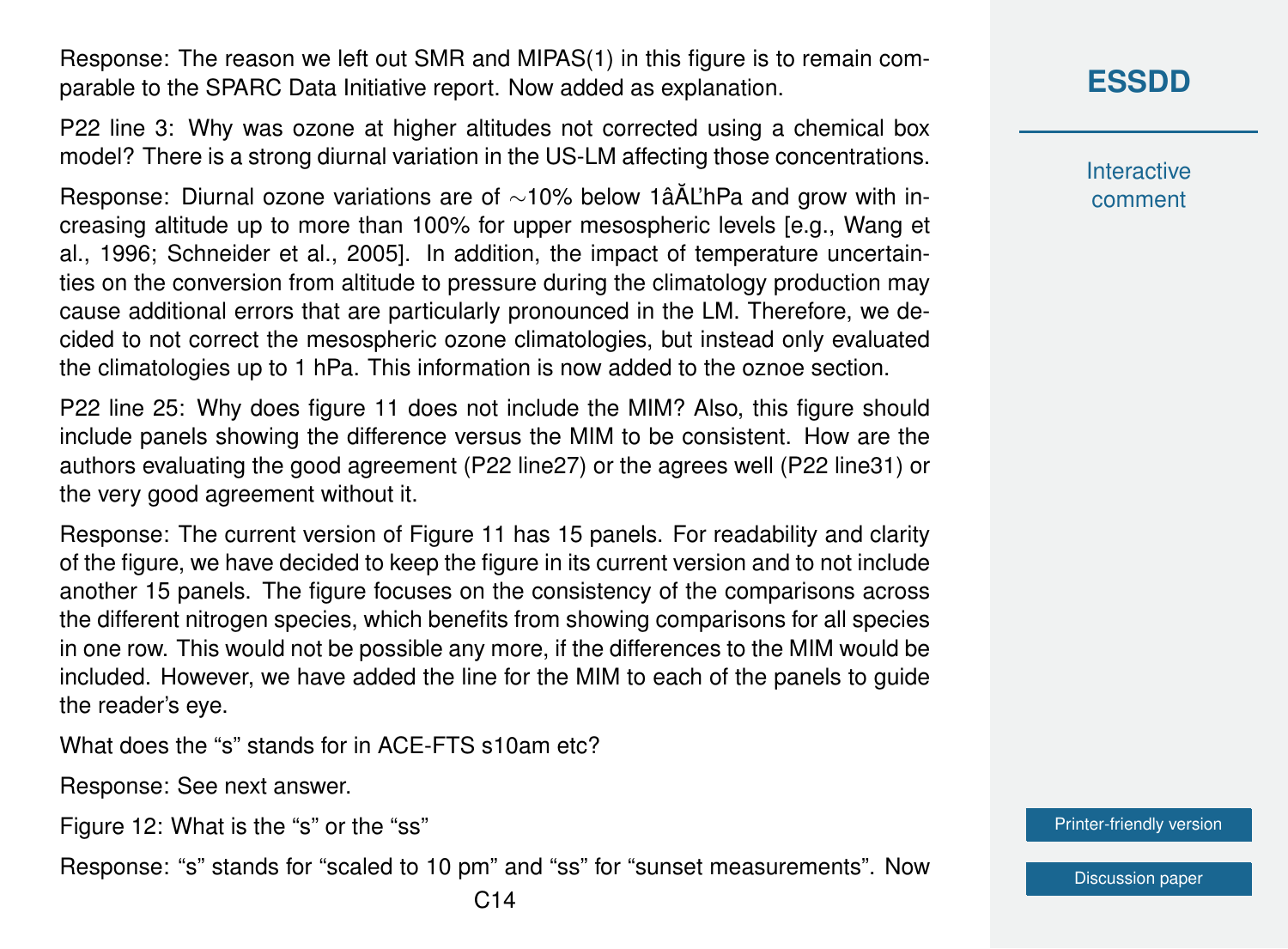added to the caption.

P24 line 1: sorry if this is obvious and I am just not understanding it. How come if you compute anomalies as monthly – MYM (multy year mean) might display a diurnal cycle while doing (monthly – MYM) / MYM \*100. does not?

Response: In a first approximation, the difference due to the diurnal variation can be described by a multiplicative factor not changing with the time (as the measurement time is fixed), this factor cancels out when calculating the multiplicative anomalies.

P24 line 11: "possibly due to its higher vertical resolution" This statement could be proven by applying for example the MIPAS averaging kernels to HIRDLS and repeating the comparison.

Response: We agree with the reviewer that this suggestion should be tested and added in the following note '(which should be tested in future work)'

P24 line 17: Again, please be consistent, in previous sections there has always been mention of the previous evaluation.

Response: We added to the manuscript the following statement: In comparison to earlier evaluations (SPARC, 2017), the updated nitrogen data sets show a slightly improved agreement. In particular the scaled ACE-FTS data sets agree better with the other time series in terms of absolute bias and seasonal cycle.

P24 line32 SMR data is not used at all in Figure 13, i.e., the only comparison shown in the manuscript.

Response: We have clarified in the text why SMR is not shown here.

P25 line 1: please include the equivalent of Figure 5 and 6 for HO2. Showing the MIM and the difference versus the MIM for SMILES, MLS and SMR before discussing the November 2009 and February comparison.

Response: See next comment.

# **[ESSDD](https://essd.copernicus.org/preprints/)**

**Interactive** comment

[Printer-friendly version](https://essd.copernicus.org/preprints/essd-2020-342/essd-2020-342-AC1-print.pdf)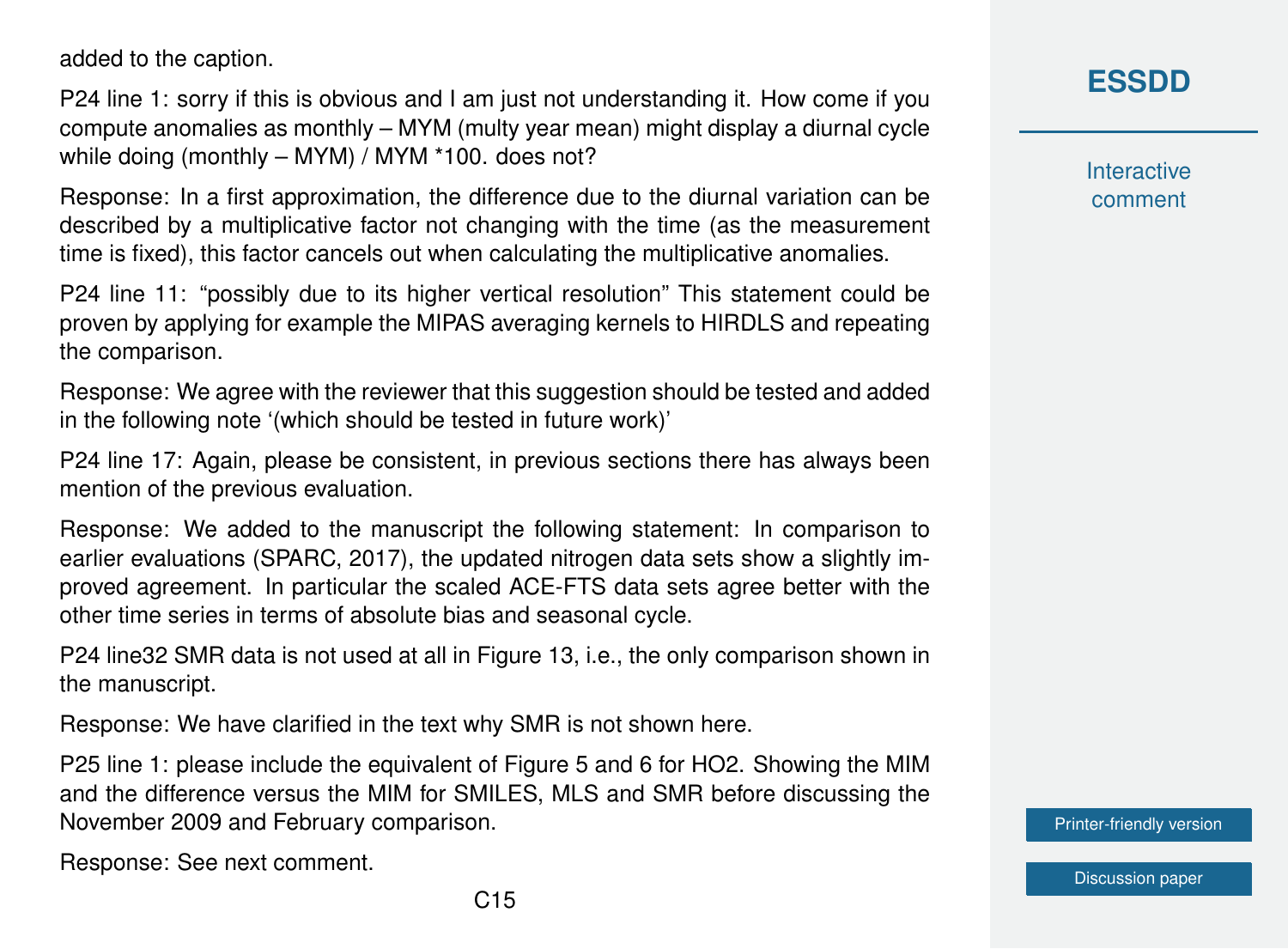Figure 13: are you comparing the MIM for 2 instruments. If you are, then just shown the MIM and then the differences. Were the SMILES selected according to their local time or all local times were included in this comparison?

Response: We have chosen this format for this figure since the SMILES-MIM/MIM differences look exactly opposite of that from Aura-MLS, and there is more information in looking at the Aura-MLS and SMILES zonal mean fields instead. We have added a note in the caption to highlight this. We have selected all available SMILES daytime data (LT) as now stated in the caption.

P25 Summary evaluations. Is the reader supposed to be using the definitions on Table 3 with Figure 14, 15 and 16? If it is, the color bar should reflect the values determined in such table 3.

Response: Based on the color scheme the 2.5%, 5%, 10% and 20% values can be clearly distinguished. We prefer to keep the current color scheme in order to stay consistent with the evaluations of earlier data versions published in the SPARC report. We added the following statement to the manuscript to provide the reader though with some more guidance: Note, we adopt the same vocabulary (Table 3) for the summary comparisons (based on relative standard deviations) as used earlier for instrument specific evaluations (based on relative differences).

P26 line1: Why is there no HO2 1-sigma multi-instrument summary as for the other molecules? There are other molecules with only 2 or 3 instruments as for SF6, HF, NO, HCl.

Response: We do not provide an assessment of the uncertainty in the mean field of HO2 because of the very limited time coverage of SMILES data which does not provide a meaningful annual mean distribution.

Why is there no BrO 1-sigma summary? Response: We do not provide an assessment of the uncertainty in the mean field of data products if they are not available at the

# **[ESSDD](https://essd.copernicus.org/preprints/)**

**Interactive** comment

[Printer-friendly version](https://essd.copernicus.org/preprints/essd-2020-342/essd-2020-342-AC1-print.pdf)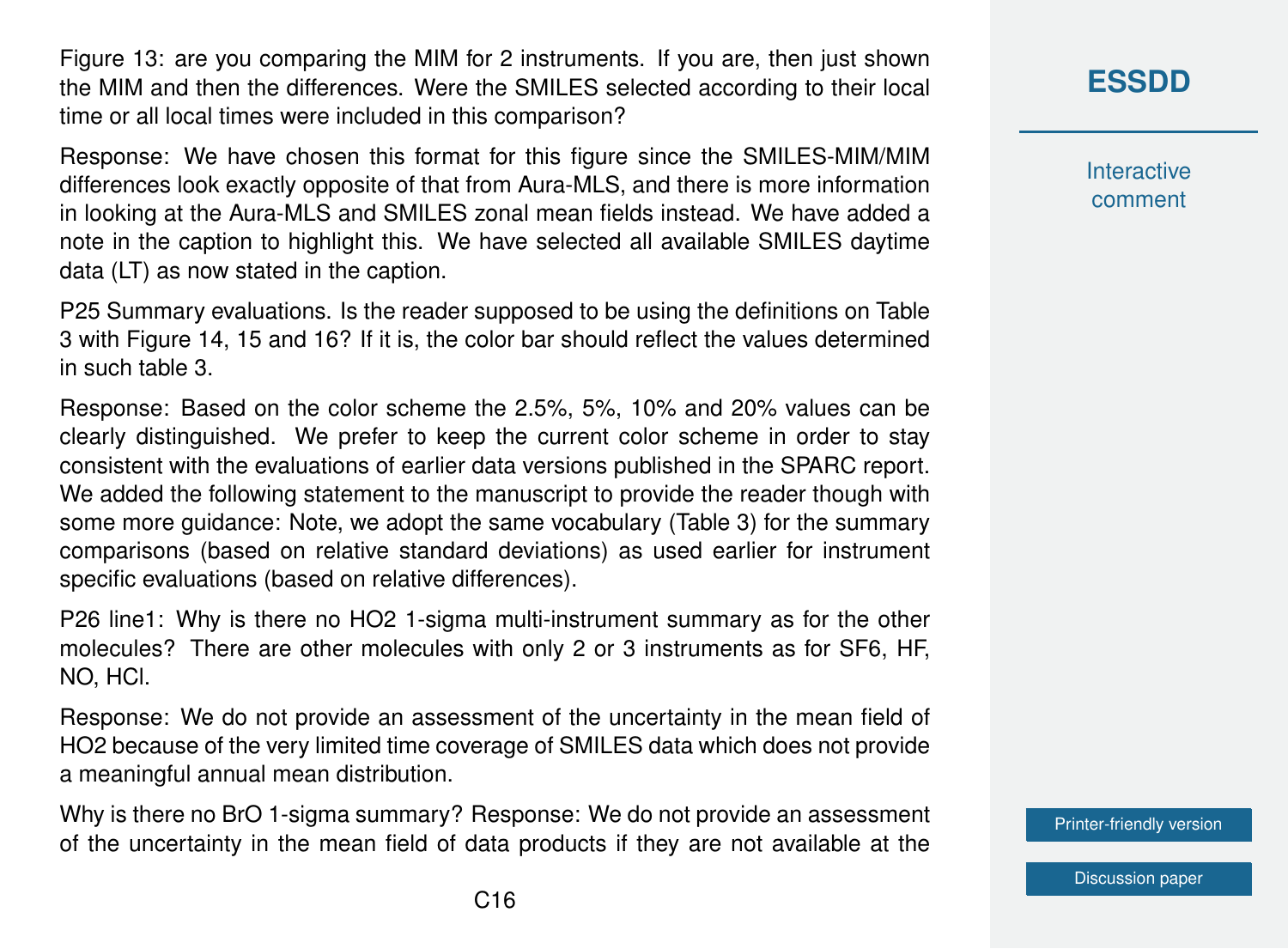same local solar time. This is the case for BrO, and also N2O5, ClONO2, and HNO4. Figure 15 is not consistent with Figure 14, I understand that the authors are redoing the Figure from the SPARC DI but for this paper it will be much better is they kept a simple layout as in Figure 14. That is, remove the boxes and the chemistry explanation, etc.

Response: Figure is now simplified and necessary information added to the caption.

P26 line 11 The acronyms (CSA, ESA, JAXA, etc) are not are not defined.

Response: We delete the different agencies' names here and write instead "from various space agencies".

P26 line 16 These manuscript only updated the trace evaluation, as written it implies that it also evaluated the aerosols observations.

Response: We now clarify the situation by adding the following text: Note, aerosol evaluations and monthly zonal mean timeseries data will be presented in a follow-on study).

P26 line 26: The doi zenovo link those not exist. As in, google cannot find it (neither the zenovo webpage). You have to go into the webpage and search for Hegglin to get the dataset. Please clarify

Response: The reviewer seemed to have misspelled the word zenodo. Our google search did provide a result that links directly to the zenodo archive.

P27 line 5: Why generally? It always produces larger sample sizes.

Response: We now deleted the word 'generally'.

P27 line 9: Toohey et al 2013 only shows the sampling biases for Ozone and water vapor. As mention here it seems that it investigated the sampling biases for all molecules included in the SPARC data initiative.

Response: This has been clarified in the text.

**[ESSDD](https://essd.copernicus.org/preprints/)**

**Interactive** comment

[Printer-friendly version](https://essd.copernicus.org/preprints/essd-2020-342/essd-2020-342-AC1-print.pdf)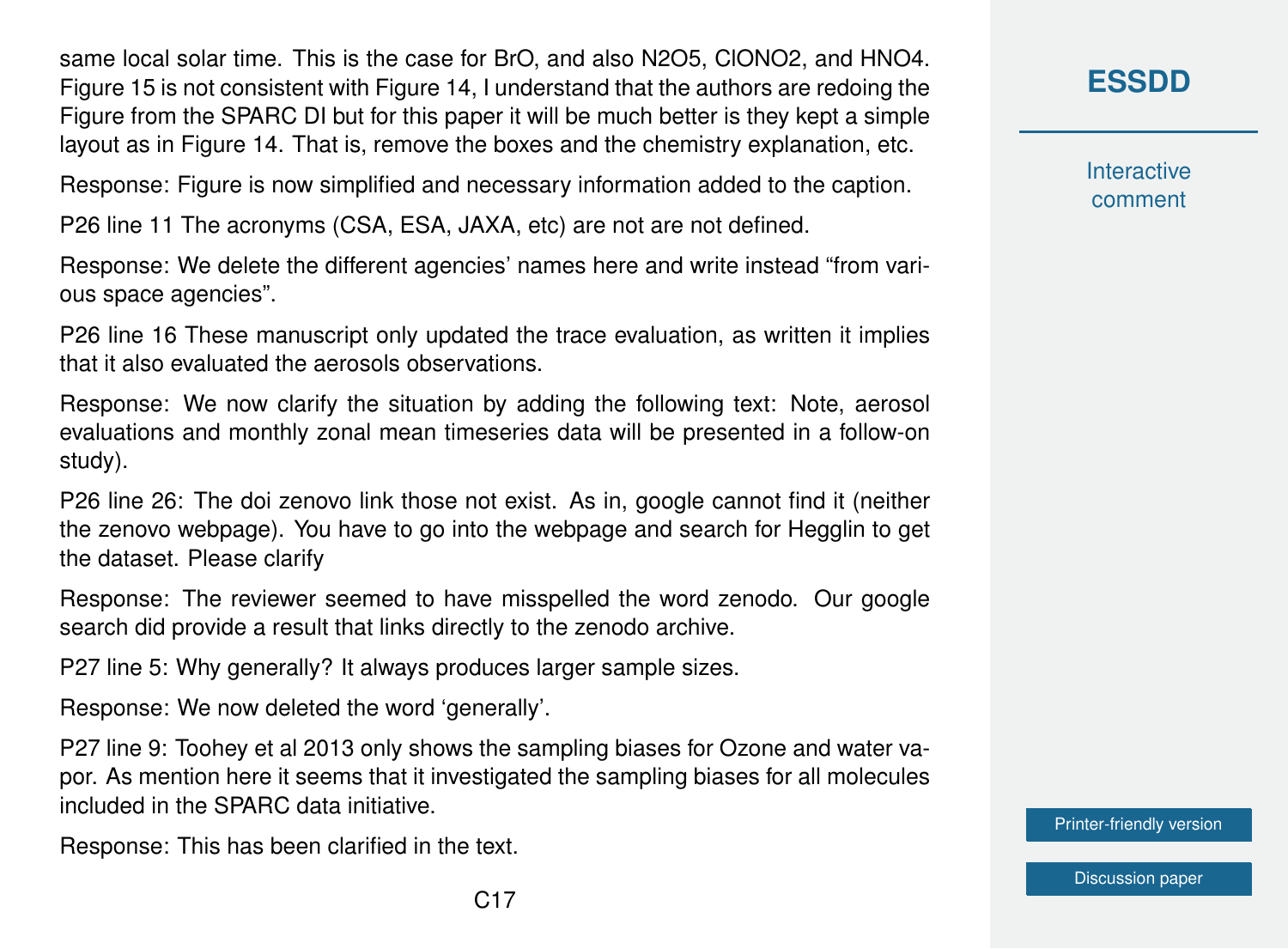Table 1- References column: Why are some years in brackets and some don't? Cloud top is not an appropriate vertical range, please provide the lowest possible measured altitude in clear sky and then either on the text or as a tablenote specify that in the presence of clouds is from the cloud top. Why do HALOE, UARS and SMR have pressure ranges as well as altitude ranges. Please be consistent.

Response: Thank you. Amended. For the pressure ranges. Different instruments use different native vertical grids. We had added (although inconsistently) the information in km where this native grid was pressure. We now do this consistently across the different instruments.

Table 2: Why does MIPAS have two vertical resolutions? Due to the change in spectral resolution? Please clarify.

Response: We have clarified this issue in the table caption: Note, the low (high) vertical resolution along with the high (low) data density entries in MIPAS refer to the two different measurement modes MIPAS had been measuring in before and after 2004, referred to as MIPAS(1) and MIPAS(2) in later tables, respectively.

What happened to the ascending LT of meas for SCIAMACHY?

Response: The ascending part of the SCIAMACHY orbit lies mostly in the darkness. Generally, there are no measurements available in this part of the orbit. In the middle of the summer, however, there are some measurements at high latitudes during the ascending part of the orbit. These measurements are not included in the gridded data set to avoid averaging of observations performed at very different local times. We now clarify this in the caption: Also note, the ascending part of the SCIAMACHY orbit lies mostly in darkness, resulting in only few measurements which are not included in the SPARC Data Initiative gridded datasets (thus the ascending measurement LT is not listed).

How come TES has a LT of meas but not MLS and HIRDLS.

# **[ESSDD](https://essd.copernicus.org/preprints/)**

**Interactive** comment

[Printer-friendly version](https://essd.copernicus.org/preprints/essd-2020-342/essd-2020-342-AC1-print.pdf)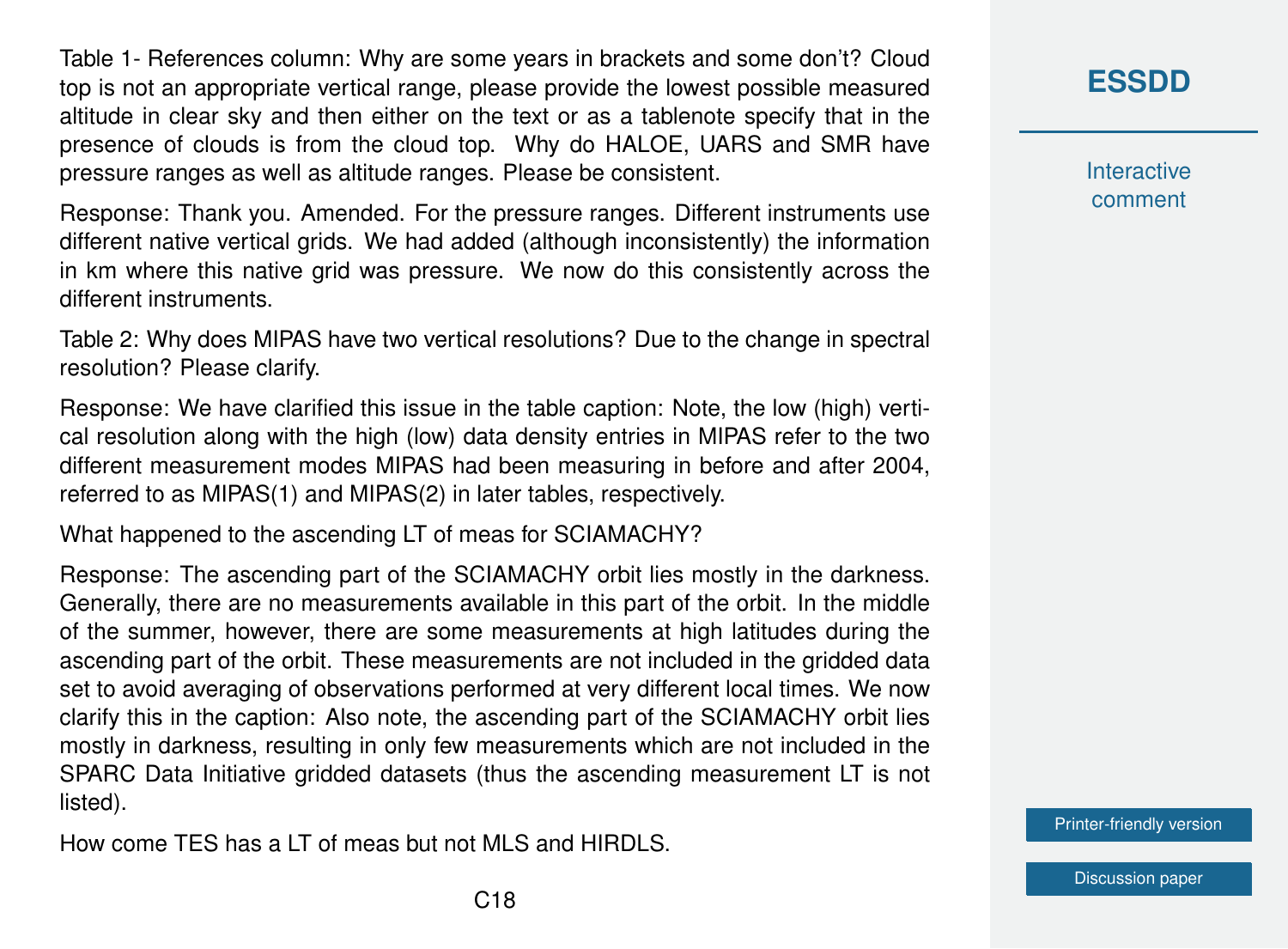Response: We now have removed information on TES. The LT of MLS and HIRDLS are changing with latitude.

For SAGEIII/ISS - Wang et al has already been published.

Response: Thank you, reference is now updated.

Table A1 I think this should be part of the main text. Also, I think the variable type is wrong: N2O, N2O\_NR and N2O\_STD are 3d, [lat, pre, months] AVE-dom, ave-lat, lst's are 2D. [lat, months] But all are described as GEO2D.

Response: The reviewer is correct, amended.

Further, looking at some files, for example the OMPS-SASK or OSIRIS have other variables:

OZONE\_CONCENTRATION\_STANDARD\_ERROR, OZONE\_VMR\_STANDARD\_ERROR OZONE\_COUNT\_IN\_BIN

Response: Yes, we are aware on some files showing deviations from the specified formatting. We had acknowledged this in the table caption.

Table A2. Why do some molecules used different versions? For example, MIPAS (1) uses v21 v20

Response: This is because for each gas a dedicated retrieval setup was developed. For gases with the lowest data versions the original retrieval setup was found good enough, while for others, data were reprocessed with a refined retrieval setup.

Table A3. Why is v4.0 in SAGEIII/M3M in brackets?

Response: A mistake. Now amended.

Table A4. Occultation needs to be bold in the Stellar or lunar occultation section.

Response: Thank you, amended.

**Interactive** comment

[Printer-friendly version](https://essd.copernicus.org/preprints/essd-2020-342/essd-2020-342-AC1-print.pdf)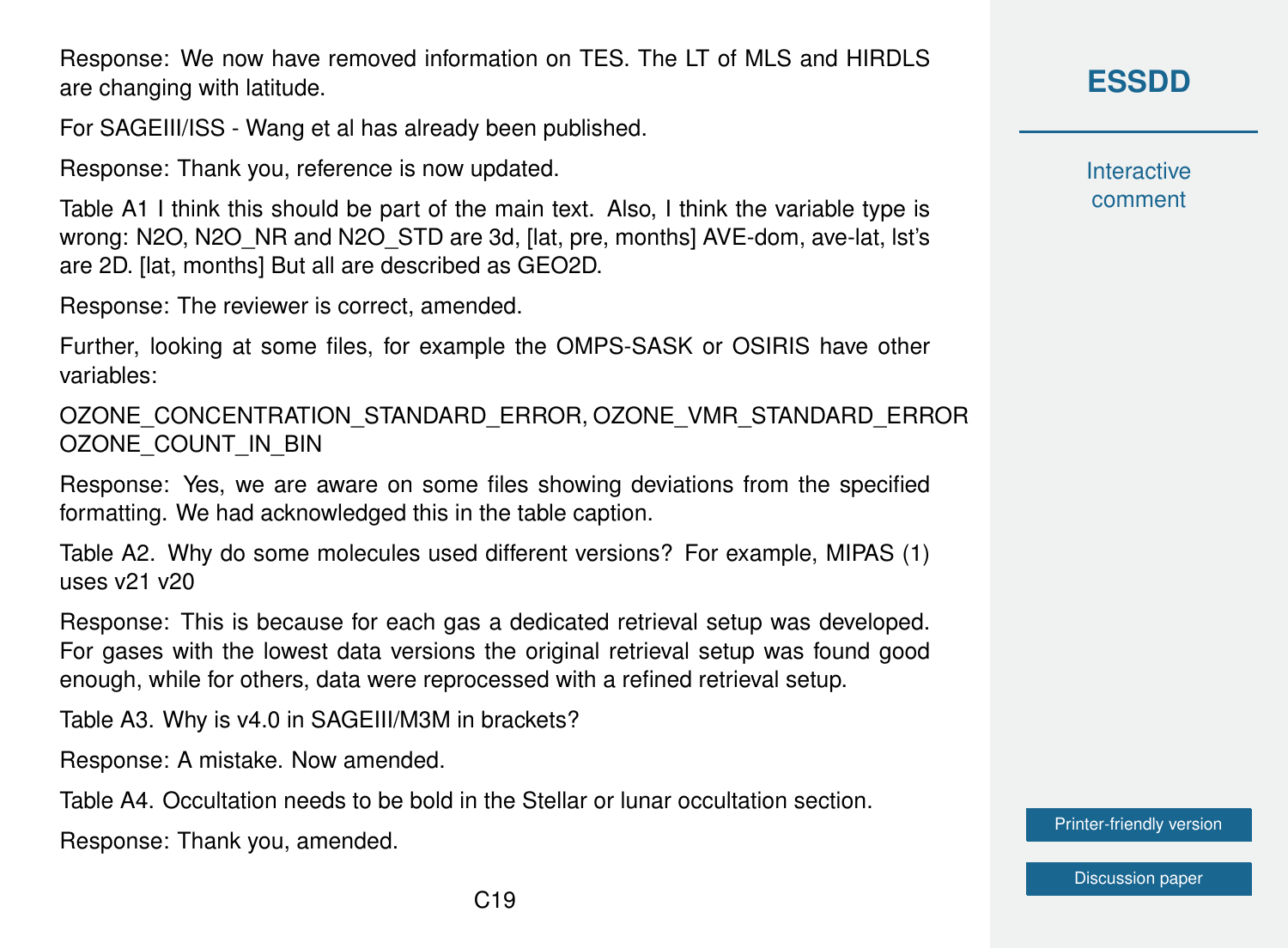Table A5. LIMS reference, is there no published reference. This dataset is from 1979? Perhaps this was meant to be Remsberg 2009?

Response: These references now have been updated.

MIPAS additional comments: Meas mode switched in 2004 from high spectral to low spectral resolution. Not from high to high

Response: Note, it is correct as written since it refers to a tradeoff between spatial and spectral resolution. It says from high spectral to high vertical resolution.

SAGEIII/ISS reference: Wang et al has been published.

Response: This has been updated.

HALOE: the vertical range states up to 80km, please provide the minimum altitude

Response: Minimum provided.

Table A6. MIPAS: Meas mode switched in 2004 from high spectral to low spectral resolution.

Response: Changed. See comments above/below.

SAGEIII/ISS cite 10.1029/2020JD033803.

Response: Reference added.

Is there an upper vertical range limit for UARS MLS ?

Response: Yes, we have changed this to "50-80 km".

Table A7 The additional comment for MIPAS in the previous tables is that the Meas mode switched in 2004 from high to low . . ., in here it says Change in spectral resolution in 2005. Please be consistent. And also the years do not change.

Response: Now made consistent across all tables.

# **[ESSDD](https://essd.copernicus.org/preprints/)**

**Interactive** comment

[Printer-friendly version](https://essd.copernicus.org/preprints/essd-2020-342/essd-2020-342-AC1-print.pdf)